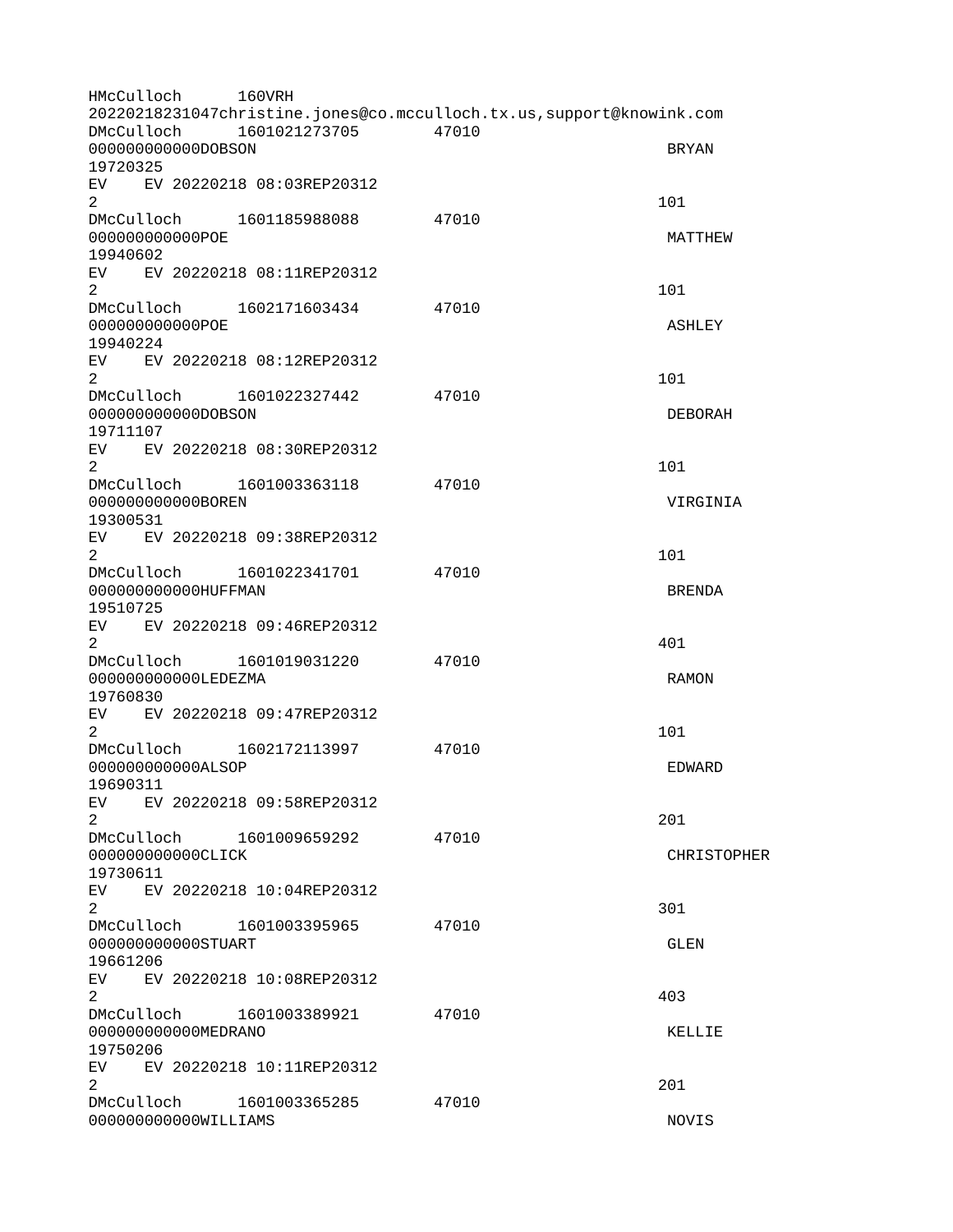| 19500724                                                   |                                |       |                |
|------------------------------------------------------------|--------------------------------|-------|----------------|
| EV EV 20220218 10:15REP20312<br>2                          |                                |       | 101            |
| DMcCulloch 1602187559445<br>000000000000FRANCO             |                                | 47010 | SAVANNAH       |
| 19870714<br>EV EV 20220218 10:28REP20312                   |                                |       |                |
| $\overline{2}$<br>DMcCulloch 1601059891350                 |                                | 47010 | 101            |
| 000000000000STEHLE<br>19440922                             |                                |       | LANELL         |
| EV EV 20220218 10:40REP20312<br>2 <sup>1</sup>             |                                |       | 301            |
| DMcCulloch 1601059891425<br>000000000000STEHLE<br>19420704 |                                | 47010 | <b>HERBERT</b> |
| EV EV 20220218 10:40REP20312<br>2                          |                                |       | 301            |
| 000000000000HARTLEY<br>19491126                            | DMcCulloch 1601076075417 47010 |       | <b>JOHN</b>    |
| EV EV 20220218 10:41REP20312<br>$\overline{2}$             |                                |       | 403            |
| 00000000000FIELDS<br>19560103                              |                                | 47010 | <b>LESTON</b>  |
| EV EV 20220218 10:45REP20312<br>$\overline{2}$             |                                |       | 101            |
| DMcCulloch 1601013392409<br>00000000000FIELDS<br>19520927  |                                | 47010 | MARGARET       |
| EV EV 20220218 10:46REP20312<br>$\overline{2}$             |                                |       | 101            |
| DMcCulloch 1601014285476<br>00000000000LAND<br>19521213    | 47010                          |       | LARRY          |
| EV<br>$\overline{2}$                                       | EV 20220218 10:51REP20312      |       | 301            |
| DMcCulloch 1601004955369<br>000000000000GEISTWEIDT         |                                | 47010 | <b>CHARLES</b> |
| 19450809<br>EV                                             | EV 20220218 10:58REP20312      |       |                |
| $\mathbf{2}$                                               | DMcCulloch 1601200371753 47010 |       | 102            |
| 000000000000PETERS0N<br>19950119                           |                                |       | <b>BRITNEY</b> |
| EV <sub>2</sub><br>$\mathbf{2}^{\prime}$                   | EV 20220218 10:59REP20312      |       | 301            |
| DMcCulloch 1601171691310<br>000000000000SWANEY<br>19391110 |                                | 47010 | <b>GLEN</b>    |
| EV EV 20220218 11:01REP20312<br>$\overline{2}$             |                                |       | 101            |
| DMcCulloch 1601003366860<br>000000000000EWERT<br>19620703  |                                | 47010 | <b>REX</b>     |
| EV EV 20220218 11:09REP20312<br>$\overline{2}$             |                                |       | 101            |
|                                                            | DMcCulloch 1601003366873 47010 |       |                |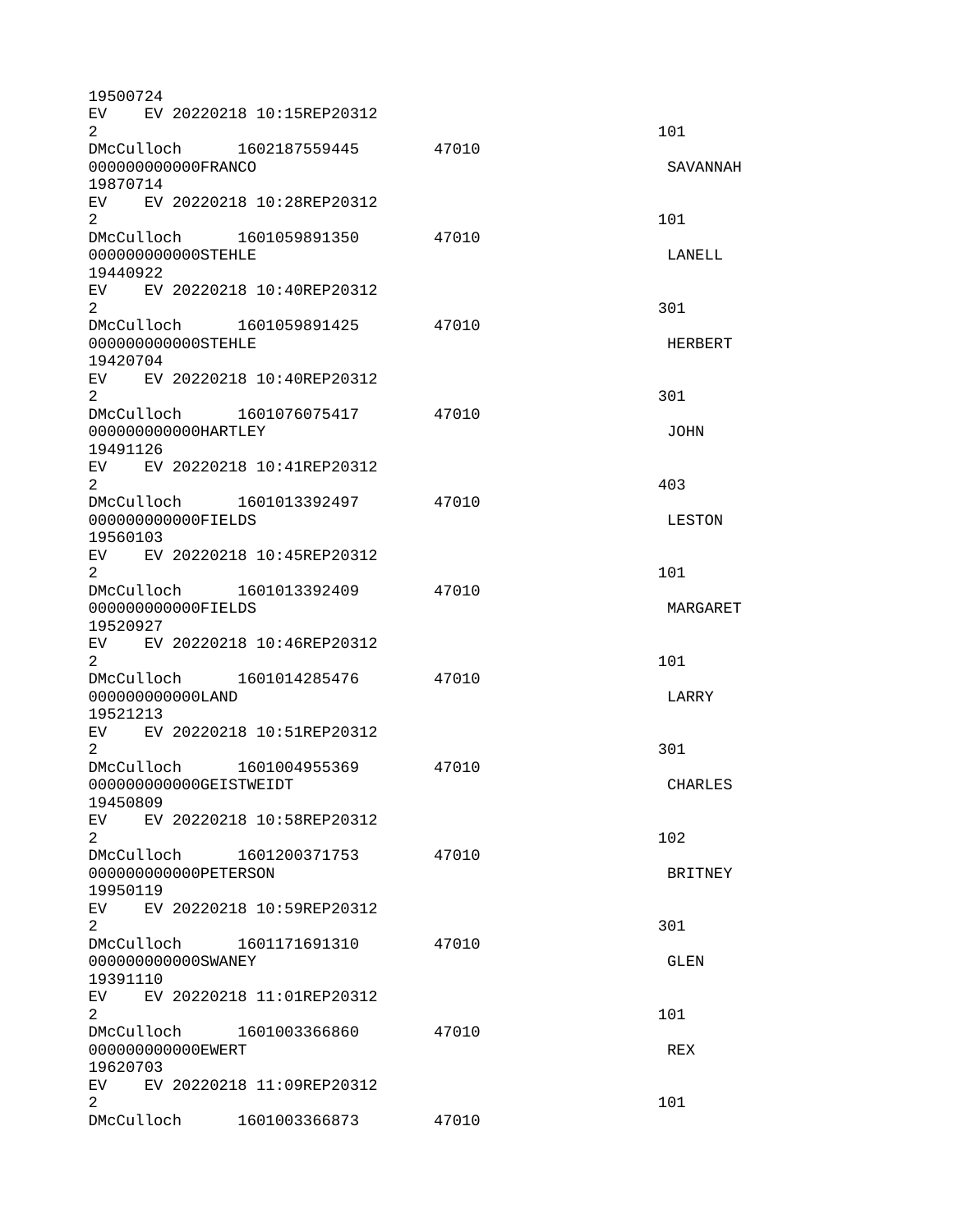| 000000000000EWERT<br>19620208                                     |       | <b>CATHY</b>  |
|-------------------------------------------------------------------|-------|---------------|
| EV EV 20220218 11:10REP20312<br>$\overline{2}$                    |       | 101           |
| DMcCulloch 1601003371404 47010<br>000000000000GARTMAN<br>19520824 |       | <b>DONNA</b>  |
| EV EV 20220218 11:16REP20312<br>$\mathbf{2}^{\prime}$             |       | 301           |
| DMcCulloch 1601127937577 47010<br>000000000000WALTERS<br>19500704 |       | WILLIAM       |
| EV EV 20220218 11:24REP20312<br>$\overline{2}$                    |       | 301           |
| DMcCulloch 1601003362972 47010<br>000000000000ANDREWS<br>19471217 |       | <b>KAREN</b>  |
| EV EV 20220218 11:25REP20312<br>2                                 |       | 101           |
| DMcCulloch 1601003362986 47010<br>000000000000ANDREWS<br>19431117 |       | JACK          |
| EV EV 20220218 11:26REP20312<br>$\overline{2}$                    |       | 101           |
| DMcCulloch 1601003372684 47010<br>00000000000M00RE<br>19611130    |       | <b>TINA</b>   |
| EV EV 20220218 11:29REP20312<br>$\overline{2}$                    |       | 101           |
| DMcCulloch 1601003372678<br>000000000000MOORE<br>19591110         | 47010 | ALAN          |
| EV EV 20220218 11:29REP20312<br>$\overline{2}$                    |       | 101           |
| DMcCulloch 1601009288128 47010<br>000000000000HALL<br>19591208    |       | <b>DEBRA</b>  |
| EV  <br>EV 20220218 11:31REP20312<br>2                            |       | 301           |
| DMcCulloch 1601011966426<br>000000000000HALL<br>19550202          | 47010 | DAVID         |
| EV EV 20220218 11:31REP20312<br>$\overline{2}$                    |       | 301           |
| DMcCulloch<br>1601127937565<br>000000000000WALTERS<br>19540807    | 47010 | JUDY          |
| EV.<br>EV 20220218 11:34REP20312<br>$\overline{2}$                |       | 301           |
| DMcCulloch 1601003364703<br>000000000000SAWYER<br>19661002        | 47010 | MARGARET      |
| EV EV 20220218 11:41REP20312<br>$\overline{2}$                    |       | 301           |
| DMcCulloch<br>1601003383851<br>000000000000SPECK<br>19530929      | 47010 | <b>STUART</b> |
| EV.<br>EV 20220218 11:46REP20312<br>$\overline{2}$                |       | 302           |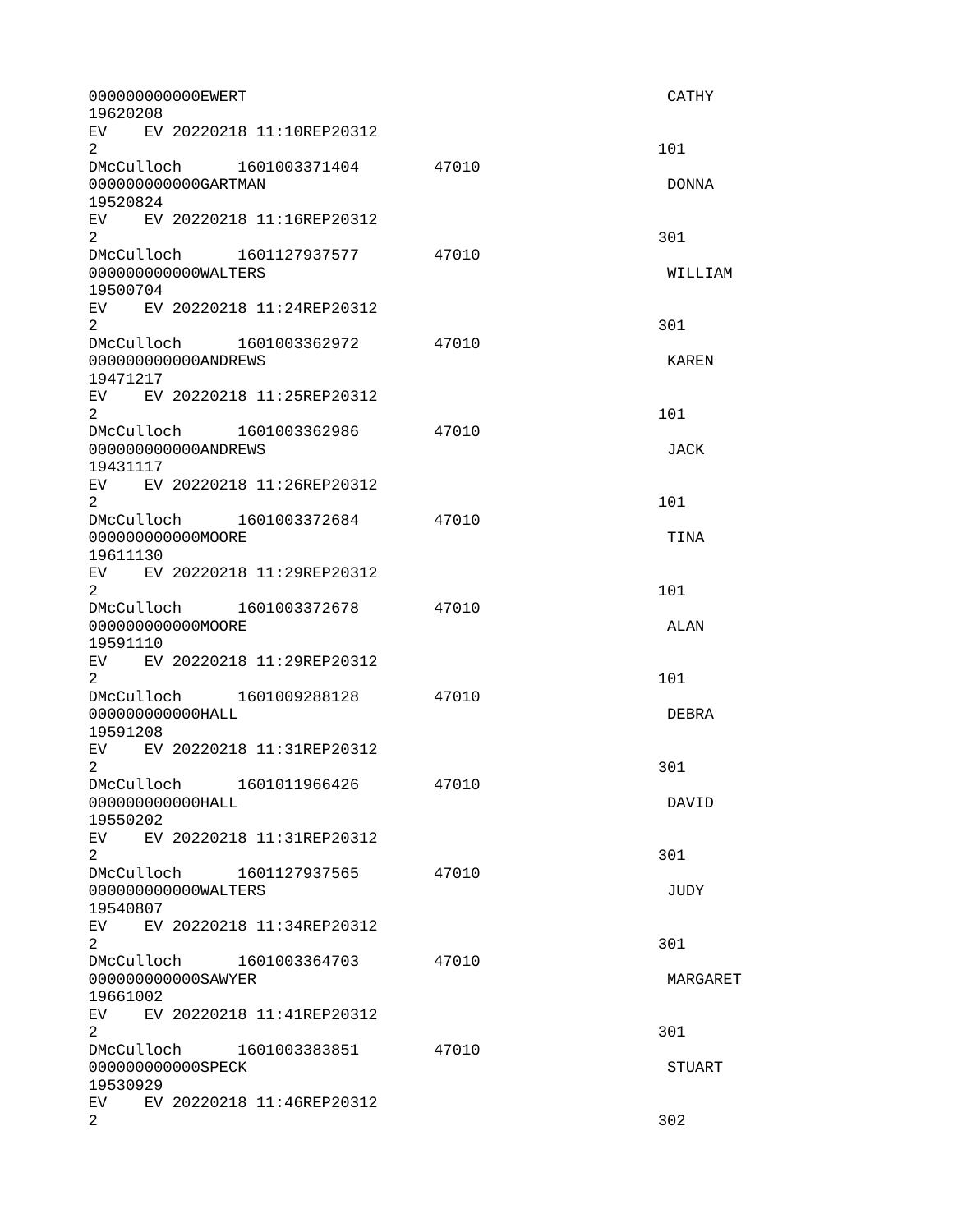| DMcCulloch<br>1601003363945<br>00000000000KEESE<br>19371001                                                                                                                                                                                                 | 47010 | F              |
|-------------------------------------------------------------------------------------------------------------------------------------------------------------------------------------------------------------------------------------------------------------|-------|----------------|
| EV EV 20220218 11:59REP20312<br>$\overline{2}$                                                                                                                                                                                                              |       | 201            |
| DMcCulloch 1601010433846<br>000000000000MOERBE<br>19810522                                                                                                                                                                                                  | 47010 | ZACHARY        |
| EV EV 20220218 12:02REP20312<br>$\overline{2}$                                                                                                                                                                                                              |       | 301            |
| DMcCulloch 1601018719494<br>00000000000ALLSUP<br>19740404                                                                                                                                                                                                   | 47010 | AMANDA         |
| EV EV 20220218 12:38REP20312<br>$\overline{2}$                                                                                                                                                                                                              |       | 402            |
| DMcCulloch 1601060125045<br>00000000000DAVIS<br>19440802                                                                                                                                                                                                    | 47010 | <b>CHARLEY</b> |
| EV<br>EV 20220218 12:41REP20312<br>$\overline{2}$                                                                                                                                                                                                           |       | 403            |
| DMcCulloch 1601060125009<br>00000000000DAVIS<br>19501213                                                                                                                                                                                                    | 47010 | LINDA          |
| EV EV 20220218 12:41REP20312<br>$\overline{2}$                                                                                                                                                                                                              |       | 403            |
| DMcCulloch 1601003382078<br>00000000000DAY<br>19711112                                                                                                                                                                                                      | 47010 | <b>TARELL</b>  |
| EV EV 20220218 12:44REP20312<br>$\overline{2}$                                                                                                                                                                                                              |       | 201            |
| DMcCulloch 1601136499617<br>000000000000R0WLAND<br>19531006                                                                                                                                                                                                 | 47010 | <b>JON</b>     |
| EV EV 20220218 13:04REP20312<br>$\overline{2}$                                                                                                                                                                                                              |       | 101            |
| DMcCulloch 1601030473965<br>000000000000STAFF0RD<br>19580912                                                                                                                                                                                                | 47010 | <b>SUE</b>     |
| EV<br>EV 20220218 13:09REP20312<br>$2^{\circ}$                                                                                                                                                                                                              |       | 202            |
| 000000000000NEAL<br>19600615                                                                                                                                                                                                                                | 47010 | <b>MARSHA</b>  |
| EV EV 20220218 13:11REP20312<br>2                                                                                                                                                                                                                           |       | 301            |
| DMcCulloch 1602185940019<br>000000000000NEAL<br>19940131                                                                                                                                                                                                    | 47010 | <b>HARPER</b>  |
| EV EV 20220218 13:12REP20312<br>$\overline{2}$                                                                                                                                                                                                              |       | 101            |
| DMcCulloch 1601015142222<br>000000000000NEAL<br>19530228                                                                                                                                                                                                    | 47010 | DANIEL         |
| EV EV 20220218 13:13REP20312<br>2                                                                                                                                                                                                                           |       | 301            |
| DMcCulloch 1601003366422<br>0000000000000WENS<br>19580411                                                                                                                                                                                                   | 47010 | <b>SUE</b>     |
| EV and the set of the set of the set of the set of the set of the set of the set of the set of the set of the set of the set of the set of the set of the set of the set of the set of the set of the set of the set of the se<br>EV 20220218 13:14REP20312 |       |                |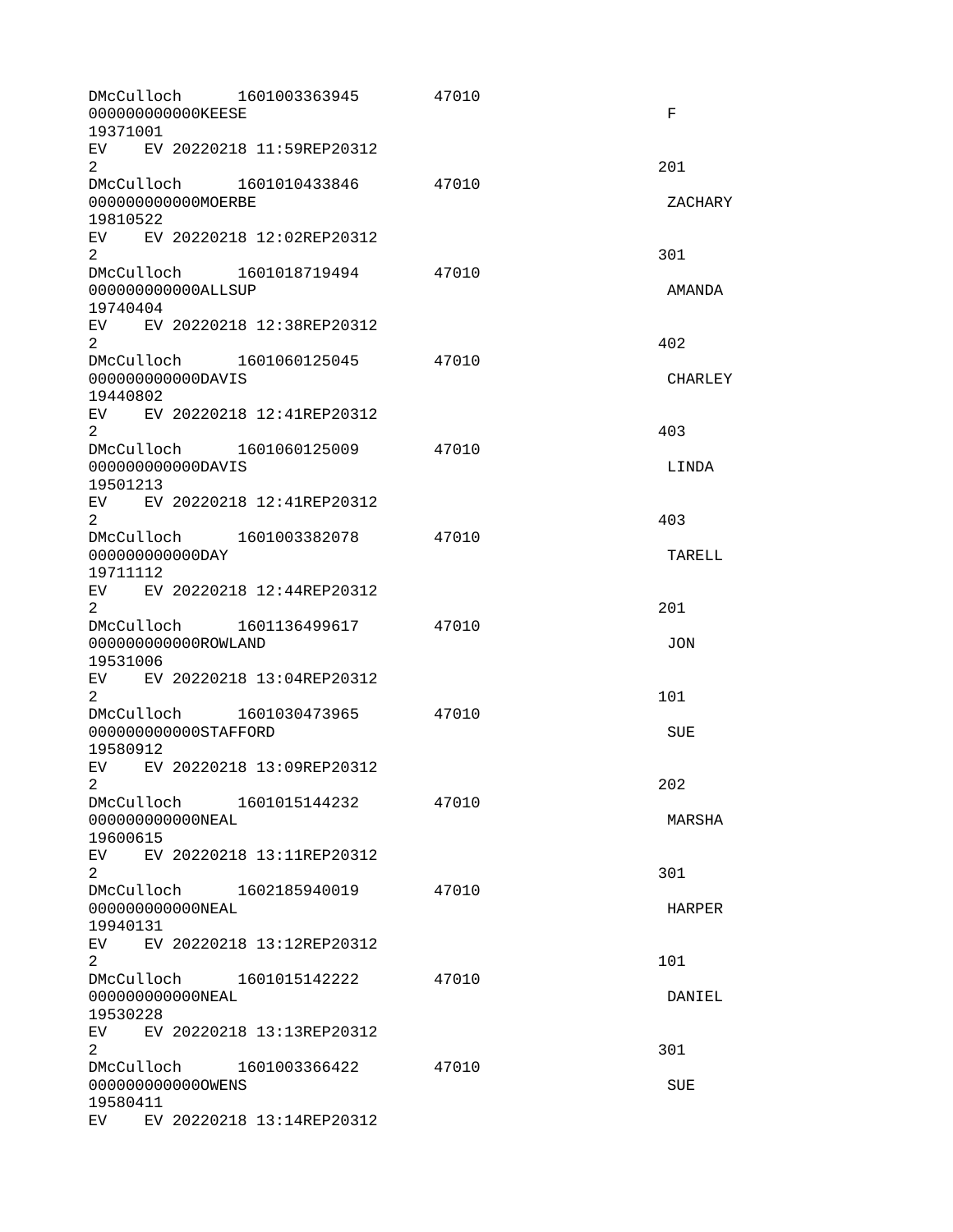| 2                                                             |                                |       | 101               |
|---------------------------------------------------------------|--------------------------------|-------|-------------------|
| 00000000000KING<br>19540204                                   | DMcCulloch 1601003374549       | 47010 | J0E               |
| EV EV 20220218 13:15REP20312                                  |                                |       |                   |
| $\overline{2}$<br>DMcCulloch 1601063372003                    |                                | 47010 | 401               |
| 000000000000WHITE<br>19560908                                 |                                |       | CARLA             |
| EV EV 20220218 13:19REP20312<br>$2^{\circ}$                   |                                |       | 401               |
| DMcCulloch 1601063353768<br>000000000000WHITE<br>19550915     |                                | 47010 | RICHARD           |
| EV EV 20220218 13:20REP20312<br>$\mathbf{2}^{\circ}$          |                                |       | 401               |
| 000000000000LONG<br>19910508                                  | DMcCulloch 1601181073234 47010 |       | <b>JAKE</b>       |
| EV EV 20220218 13:24REP20312<br>2                             |                                |       | 401               |
| 000000000000BUTLER<br>19730425                                | DMcCulloch 1601201237141       | 47010 | <b>TEENA</b>      |
| EV EV 20220218 13:38REP20312<br>2                             | DMcCulloch 1602162020682       | 47010 | 401               |
| 00000000000MYERS<br>20010926<br>EV EV 20220218 13:39REP20312  |                                |       | <b>RYLEE</b>      |
| $\overline{2}$<br>DMcCulloch  1601015013650                   |                                | 47010 | 401               |
| 00000000000BUTLER<br>19640224<br>EV EV 20220218 13:40REP20312 |                                |       | <b>CLIFTON</b>    |
| 2<br>DMcCulloch 1601150767292                                 |                                | 47010 | 401               |
| 000000000000MORK<br>19750130                                  |                                |       | JAMIE             |
| EV EV 20220218 13:40REP20312<br>$\overline{c}$                | DMcCulloch 1601003365727 47010 |       | 301               |
| 000000000000KYZAR<br>19460827<br>EV                           | EV 20220218 13:52REP20312      |       | MERLE             |
| $\overline{2}$<br>DMcCulloch 1601150766907                    |                                | 47010 | 101               |
| 00000000000MORK<br>19780119<br>EV EV 20220218 14:03REP20312   |                                |       | <b>DAWN</b>       |
| $\overline{2}$<br>00000000000MAY                              |                                | 47010 | 301<br><b>JAY</b> |
| 19460728<br>EV<br>$\overline{2}$                              | EV 20220218 14:04REP20312      |       | 101               |
| DMcCulloch 1601003391201<br>00000000000MAY<br>19461013        |                                | 47010 | VICTORIA          |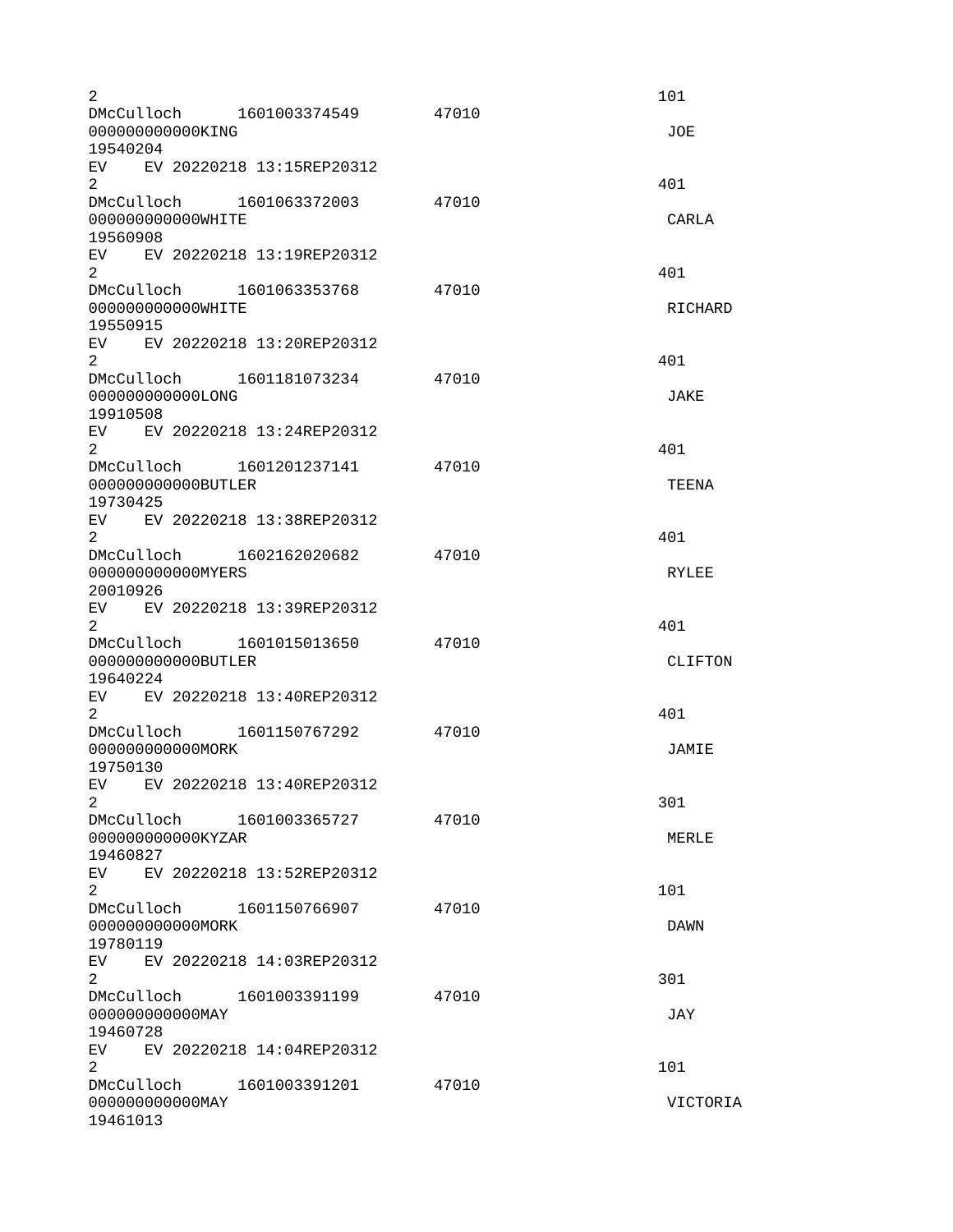| 2                                        |                                 |                                 | EV EV 20220218 14:05REP20312 |       | 101            |
|------------------------------------------|---------------------------------|---------------------------------|------------------------------|-------|----------------|
|                                          |                                 | 0000000000000WENS               | DMcCulloch 1602002576284     | 47010 | DENISE         |
| 19690623                                 |                                 |                                 |                              |       |                |
| $\overline{2}$                           |                                 |                                 | EV EV 20220218 14:07REP20312 | 47010 | 401            |
|                                          |                                 | 000000000000B00KER              |                              |       | CHANNING       |
| 19870209                                 |                                 |                                 |                              |       |                |
| $\overline{2}$                           |                                 |                                 | EV EV 20220218 14:23REP20312 |       | 301            |
|                                          |                                 | DMcCulloch<br>000000000000SMITH | 1601021890822                | 47010 | <b>SARAH</b>   |
| 19770331                                 |                                 |                                 |                              |       |                |
| 2                                        |                                 |                                 | EV EV 20220218 14:26REP20312 |       | 101            |
|                                          |                                 |                                 | DMcCulloch 1601021891224     | 47010 |                |
|                                          |                                 | 000000000000SMITH               |                              |       | ZACHARY        |
| 19740823<br>$\overline{2}$               |                                 |                                 | EV EV 20220218 14:26REP20312 |       | 101            |
|                                          |                                 |                                 | DMcCulloch 1601194895753     | 47010 |                |
|                                          |                                 | 000000000000LAURELES            |                              |       | <b>BIANCA</b>  |
| 19711106                                 |                                 |                                 |                              |       |                |
| $\overline{2}$                           |                                 |                                 | EV EV 20220218 14:28REP20312 |       | 201            |
|                                          |                                 |                                 | DMcCulloch 1601003392824     | 47010 |                |
| 19470712                                 |                                 | 000000000000MCCARLEY            |                              |       | <b>BETTY</b>   |
|                                          |                                 |                                 | EV EV 20220218 14:29REP20312 |       |                |
| $\overline{2}$                           |                                 |                                 |                              |       | 102            |
|                                          |                                 | 000000000000MCCARLEY            | DMcCulloch 1601003392539     | 47010 | <b>CLYDE</b>   |
| 19421219                                 |                                 |                                 |                              |       |                |
| EV.<br>2                                 |                                 |                                 | EV 20220218 14:29REP20312    |       | 102            |
|                                          |                                 |                                 | DMcCulloch 1601013561755     | 47010 |                |
|                                          |                                 | 000000000000TULLY               |                              |       | <b>TY</b>      |
| 19720131                                 |                                 |                                 |                              |       |                |
| $2^{\circ}$                              |                                 |                                 | EV EV 20220218 14:30REP20312 |       | 101            |
|                                          |                                 |                                 | DMcCulloch 1601003412661     | 47010 |                |
|                                          |                                 | 000000000000RICE                |                              |       | CYNTHIA        |
| 19590222<br>EV                           |                                 |                                 | EV 20220218 14:34REP20312    |       |                |
| $\overline{2}$                           |                                 |                                 |                              |       | 301            |
|                                          |                                 |                                 | DMcCulloch 1601003391771     | 47010 |                |
|                                          |                                 | 000000000000R0PER               |                              |       | RICHARD        |
| 19460910                                 |                                 |                                 |                              |       |                |
| $\mathbf{2}^{\prime}$                    |                                 |                                 | EV EV 20220218 14:37REP20312 |       | 301            |
|                                          |                                 |                                 | DMcCulloch 1601003371745     | 47010 |                |
|                                          | 000000000000HUERTA<br>ROSANTINA |                                 |                              |       |                |
| 19640421<br>EV EV 20220218 14:38REP20312 |                                 |                                 |                              |       |                |
| $2^{\circ}$                              |                                 |                                 |                              |       | 201            |
|                                          |                                 |                                 | DMcCulloch 1601010820846     | 47010 |                |
|                                          |                                 | 00000000000PACE                 |                              |       | <b>DOROTHY</b> |